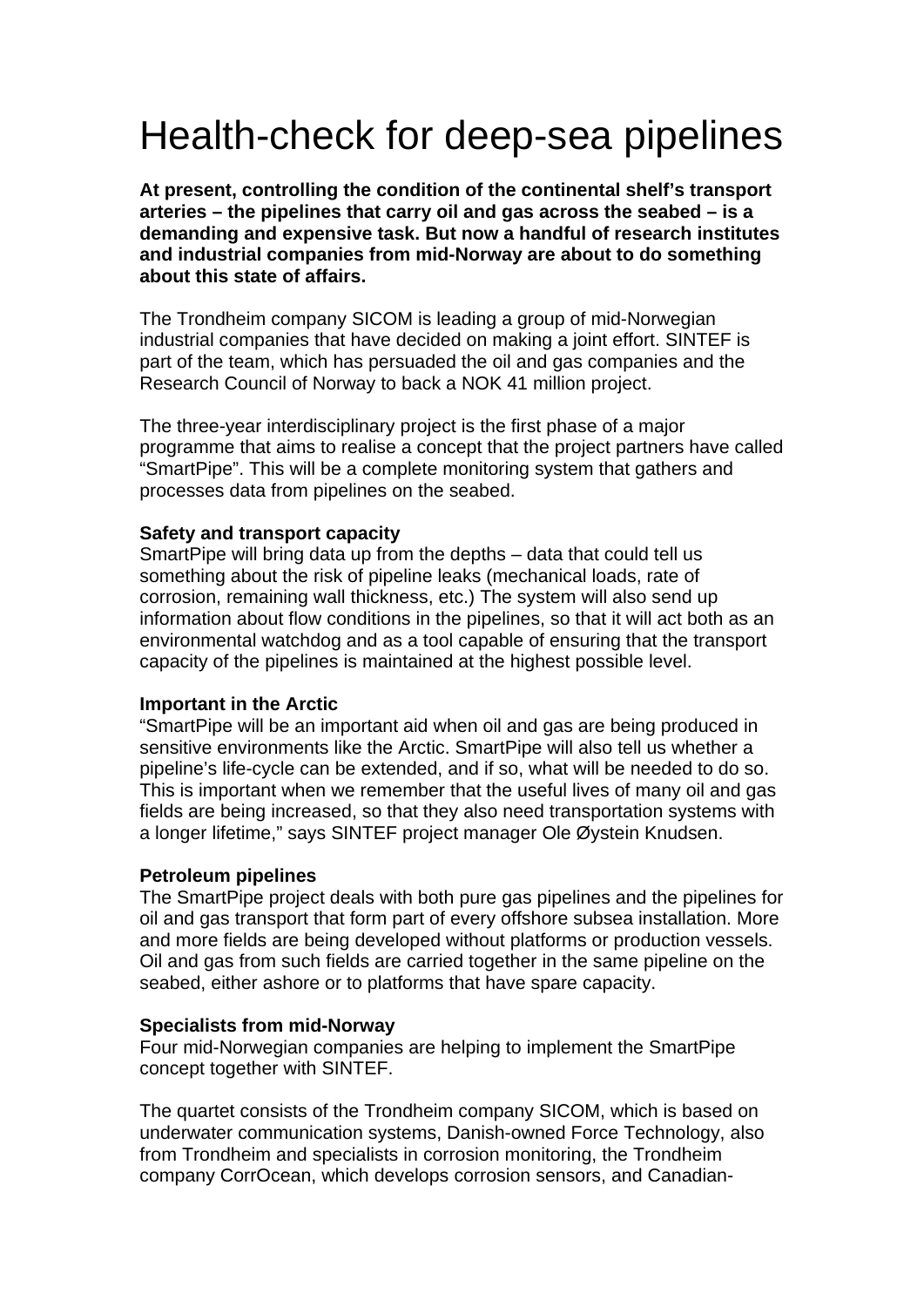owned Thermotite of Orkanger, which specialises in thermal insulation of subsea pipelines.

# **Started in 2004**

SINTEF members include SINTEF Materials and Chemistry, SINTEF ICT and MARINTEK. SINTEF took the initiative to launch the project and will carry out large parts of it. The research institution has been working on the SmartPipe concept since 2003.

## **International interest**

Four oil and gas companies are financing the project together with the Research Council of Norway: ConocoPhillips, BP, Shell and the Norwegian company Gassco, which is responsible for pipeline-based exports of Norwegian gas.

"Our aim is to develop a system that the participants in the project will be able to commercialise. The level of interest on the part of the oil companies makes it quite clear that we are talking about a future product with a global market," says SICOM's marketing director Lars Egil Mathisen.

## **Data from the whole length of the pipeline**

At present, the petroleum industry has limited access to data about the state of health of its pipelines or about the flow conditions inside them. Current data capture is restricted to information from sensors located close to the wells, information from ROVs and data from intelligent "pigs" that are sent through the pipelines from time to time.

The sensors in SmartPipe will cover the whole length of the pipeline, and the information will be gathered throughout its working life. Some of the data will be used directly, while other aspects will be used as input for simulations and mathematical models.

#### **Demanding job**

"We are facing a demanding job. There are major challenges involved in bring power to the sensors and making the sensors and electronics sufficiently robust to withstand the pipe-laying process and the challenging seabed environment, not to mention bringing the data back to the control centres," says Lars Mathisen.

The complete system will consist of a sensor package and communication equipment which will be integrated into the pipeline as a distributed system, as well as analytical tools that will transfer the data that have been read in. There will also be a database to store the information and software for presenting the results to the operator.